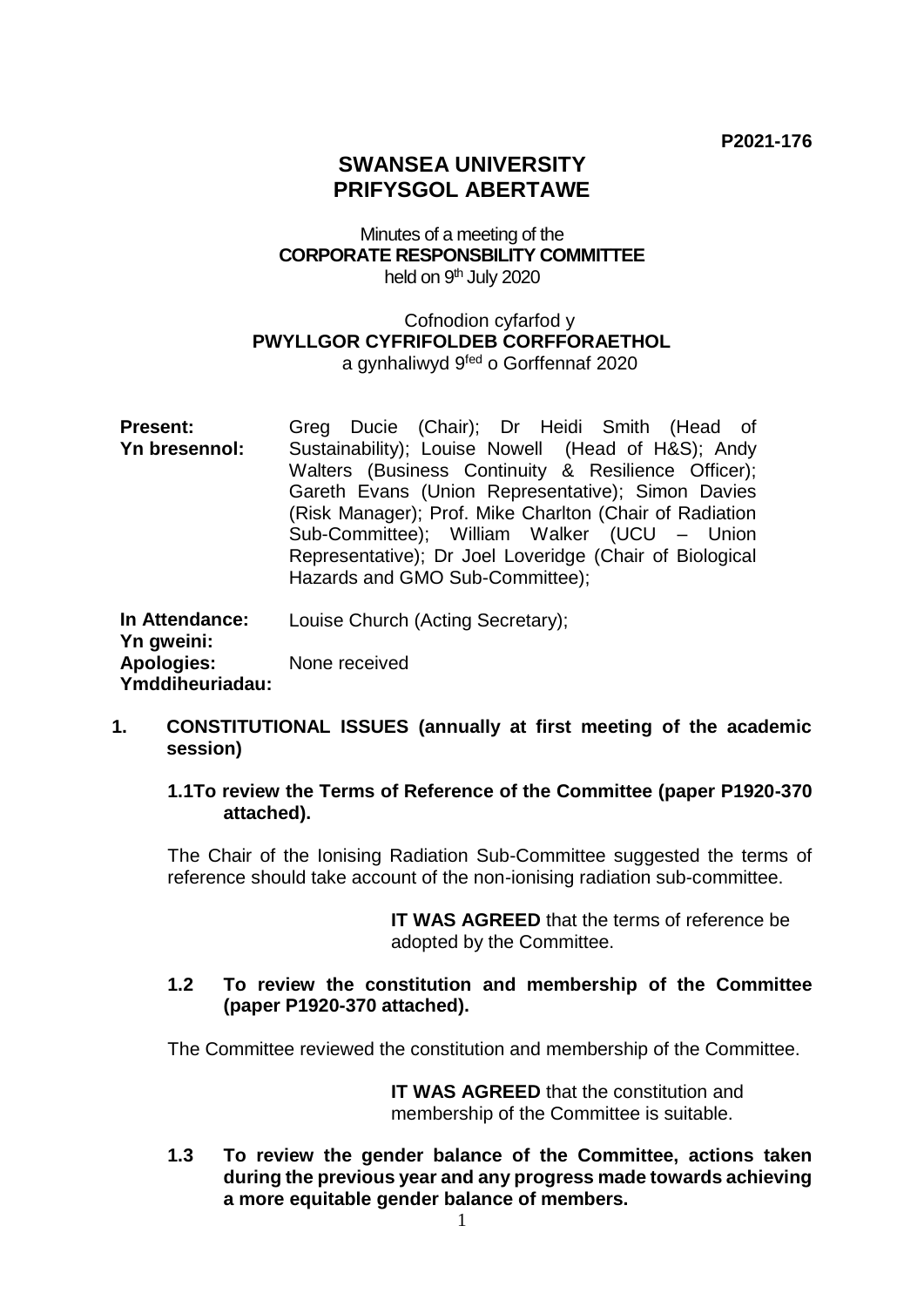The discussion concluded that the Committee is committed to achieving a gender balance.

### **1.4 To receive a statement from the Committee Secretary regarding the publication of the names of committee members.**

'Members should be aware that minutes from this Committee will be placed on the University's intranet. Use of names in the body of the minutes will be kept to a minimum, but the names of members present or tending apologies will be listed. Any member with concerns about this matter should contact the Deputy Director of Governance Services.'

# **ACTION: All to note**

# **2. TO CONFIRM THE MINUTES OF THE MEETING HELD ON 18th JULY 2019**

The minutes of the meeting held on 9<sup>th</sup> October 2019 were **CONFIRMED.** 

### **3. MATTERS ARISING**

### **4. CHAIR'S BUSINESS**

The Chair stated it was his first meeting and he would like the meeting and discussion to be short and concise, as due to current circumstances people are required to attend many Zoom meetings and they can sometimes be long. He outlined the expectation for all committee members to read papers in advance of the meeting and for discussions around papers to be pertinent, relevant to the agenda item and concise. He added there is no need to wait until quarterly meetings to raise items as they can be dealt with via interim round robin meetings.

### **SECTION A – Issues for decision ADRAN A – Materion i'w trafod**

### **5. CORPORATE RESPONSIBILITY RISK REGISTER**

The Chair asked the University Risk Manager and Business Continuity & Emergency Management Officer to take responsibility for the agenda item and to highlight key issues at each meeting.

### **Action: SD & AW**

The Head of H&S explained that the agenda item is an historical one from previous meetings. Whilst the Colleges/PSUs are required to have their own risk registers, there hasn't been an official risk register from the subcommittees. She agreed to provide the current risk register to the University Risk Manager and Business Continuity & Emergency Management Officer.

**Action: LN**

# **6. PART 2 – HEALTH & SAFETY POLICY (P1819-1369)**

The Committee **NOTED** the paper circulated.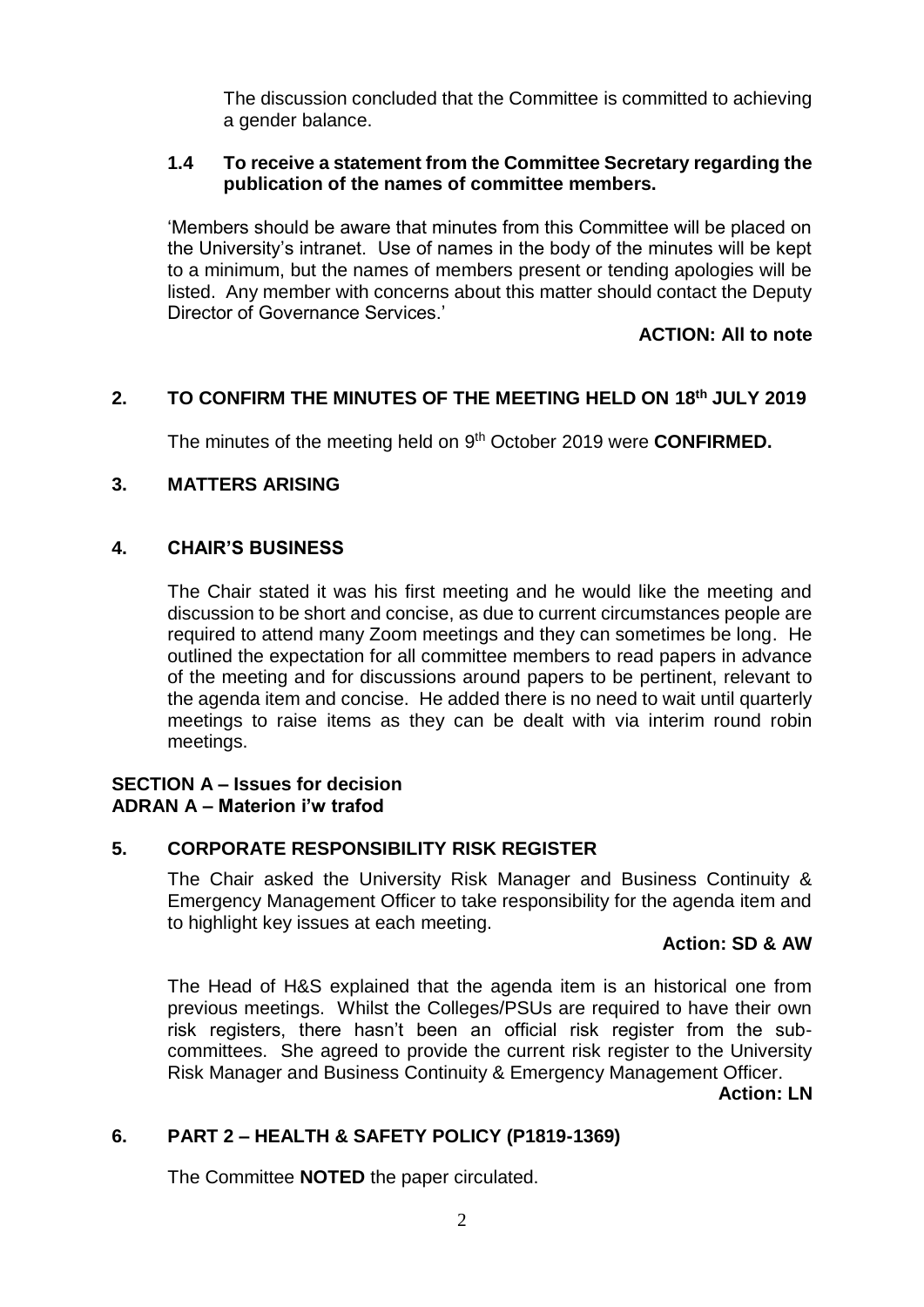Extensive consultation on the draft policy has taken place across a range of stakeholders in the University. The Head of H&S explained some changes had been made to the draft which included removing the RACI matrix. She will also add a section on occupational health as many of their activities overlap with the H&S team. The final version is now ready to send to SMT and council for approval and the intention of for the paper to go to them within the next two weeks.

> **IT WAS AGREED** the draft H&S policy should be endorsed by the Committee and go to SMT and Council for approval.

**Action: LN**

#### **SECTION B – Issues for adoption or approval without discussion ADRAN B – Eitemau i'w mabwysiadu neu i'w cymeradwyo heb drafodaeth**

### **7. TO ADOPT THE MINUTES OF BIOLOGICAL & GMO SUB-COMMITTEE HELD ON 3 rd JULY 2019 (P1920-374), 4 th December 2019 (P1920-631)**

The minutes from the last meeting of the Sub-Committee, held on 3<sup>rd</sup> July 2019 and 4th December 2019 were **ADOPTED.**

### **8. TO ADOPT THE MINUTES OF IONISING RADIATION SUB- COMMITTEE HELD ON 10th JULY 2019 (P1920-373), 9 th October 2019 (P1920-1285)**

The minutes from the last meeting of the Sub-Committee, held on 10<sup>th</sup> July 2019 and 9th October 2019 were **ADOPTED.**

### **9. TO ADOPT THE MINUTES OF CHEMICAL SUB-COMMITTEE HELD ON 16th OCTOBER 2019**

The minutes from the last meeting of the Sub-Committee, held on 16<sup>th</sup> October 2019 were **ADOPTED.**

The Head of H&S informed the committee of a vacancy for the Chair of the subcommittee. Action for the appointment of a new Chair sits with the H&S team to progress.

#### **Action: LN**

The Chair requested that all sub-committees ensure they are up and running and meetings planned in the summer are conducted as part of the management of reoccupying the campus.

**Action: MC, JL, LN**

### **SECTION C – Information Items ADRAN C – Eitemau Gwybodaeth**

- **10. ISO14001 Environmental Management System Review 2018-19 (HS)**
	- **• Cover Report ISO14001 (P1920-625)**
	- **• ISO14001 Management Review 18-19 (P1920-626)**